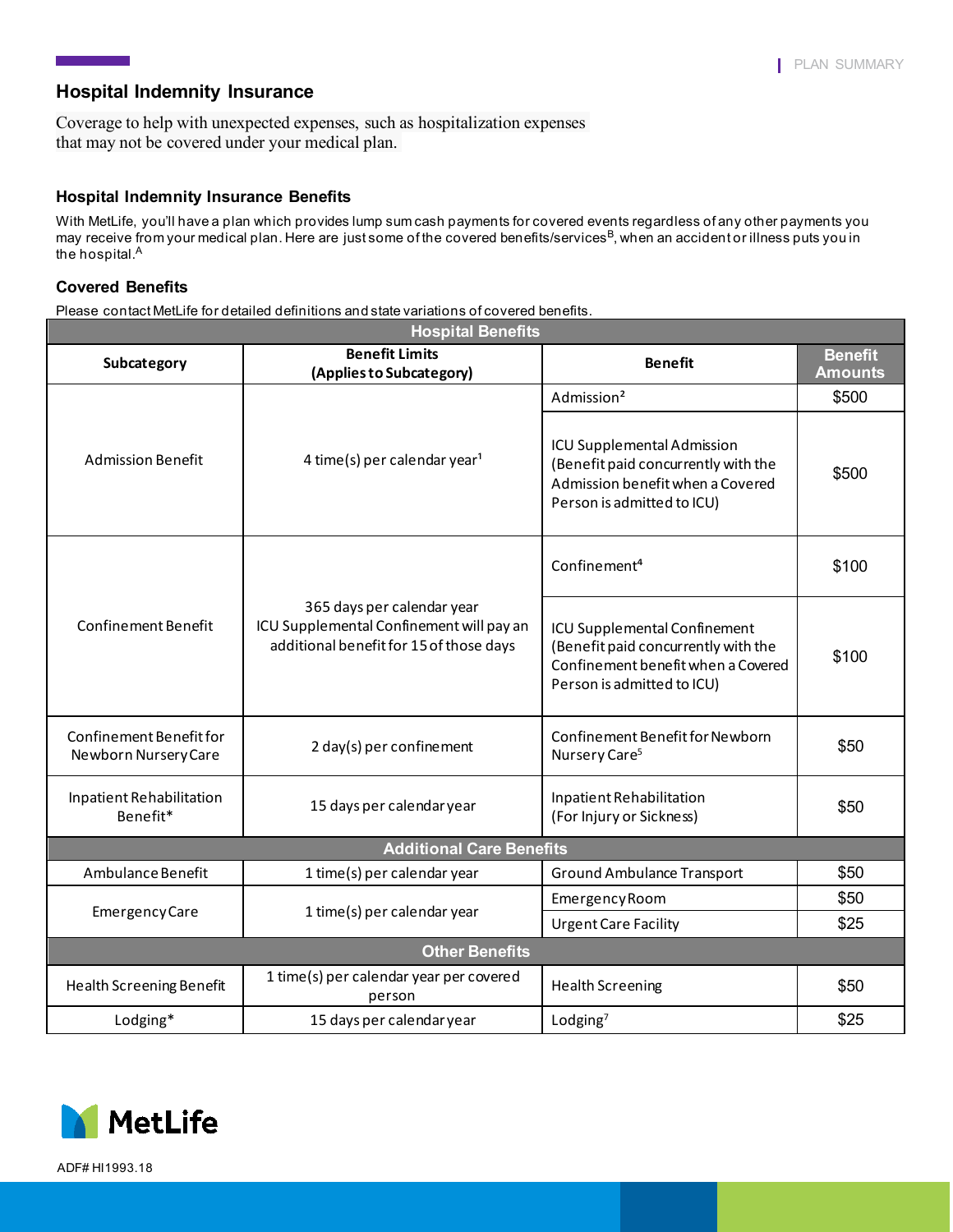# **Hospital Indemnity Insurance**

\*Any benefit(s) marked with an asterisk requires a prior Hospital Admission or Confinement.

 $<sup>1</sup>$  If a covered person is readmitted within 90 days for the same or related sickness/injury for which we paid an Admission Benefit, an additional</sup> Admission Benefit is not payable.

 $2$  The admission Benefit for residents of ID will be increase to \$625 for plan design(s) High because some benefits in this plan design are not available. See the Schedule of benefits in the ID certificate.

<sup>4</sup> If the Admission Benefit is payable for a Confinement, the Confinement Benefit will begin to be payable the day after Admission.<br><sup>5</sup> Payable for the period of newborn confinement for a newborn child who is not sick or

 $^7$  The Lodging Benefit is for a companion accompanying a covered insured while hospitalized, provided that lodging is at least 50 miles from the insured's primary residence.

| <b>Hospital Insurance</b>                  | <b>Bi-Weekly Cost to You</b> |  |
|--------------------------------------------|------------------------------|--|
| <b>Coverage Options</b>                    |                              |  |
| <b>Employee</b>                            | \$6.69                       |  |
| <b>Employee &amp; Spouse</b>               | \$16.47                      |  |
| <b>Employee &amp; Child(ren)</b>           | \$11.99                      |  |
| <b>Employee &amp;</b><br>Spouse/Child(ren) | \$21.76                      |  |

#### **Questions & Answers**

- **Q. Who is eligible to enroll for this Hospital Indemnity coverage?**
- **A. You are eligible to enroll yourself and your eligible family members. <sup>C</sup>** You need to enroll during your Enrollment Period and be actively at work for your coverage to be effective. Dependents to be enrolled may not be subject to a medical restriction as set forth in the Certificate. Some states require the insured to have medical coverage.
- **Q. How do I pay for my Hospital Indemnity coverage?**
- **A. Premiums will be paid through payroll deduction,** so you don't have to worry about writing a check or missing a payment.
- **Q. What happens if my employment status changes? Can I take my coverage with me?**
- **A. Yes, you can take your coverage with you.** You will need to continue to pay your premiums to keep your coverage in force. Your coverage will only end if you stop paying your premium or if your employer cancels the group policy and offers you similar coverage with a different insurance carrier. <sup>D</sup>
- **Q. What is the coverage effective date?**
- **A. The coverage effective date is 01/01/2022**
- **Q. Who do I call for assistance?**
- **A. Please call MetLife directly at 1-800-GET-MET8 (1-800-438-6388)** and talk with a benefits consultant. Or visit our website: *[www.mybenefits.metlife.com](http://www.mybenefits.metlife.com/)*